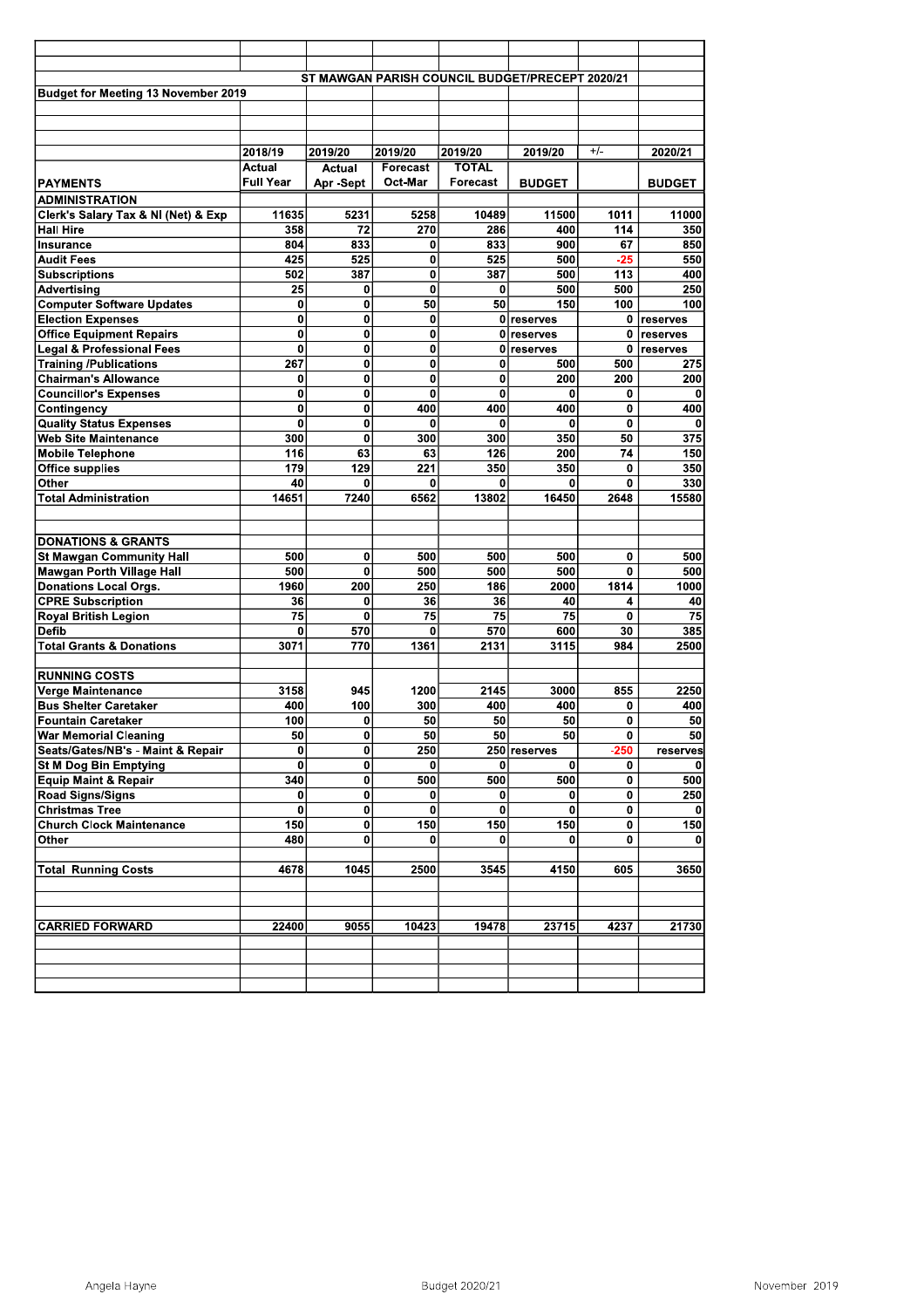| ST MAWGAN-IN-PYDAR PARISH COUNCIL BUDGET/PRECEPT 20/21        |                 |                             |              |                    |                         |              |                         |
|---------------------------------------------------------------|-----------------|-----------------------------|--------------|--------------------|-------------------------|--------------|-------------------------|
|                                                               |                 |                             |              |                    |                         |              |                         |
|                                                               |                 | 2019/20                     | 2019/20      | 2019/20            | 2019/20                 | +7-          | 2020/21                 |
|                                                               | Actual          | Actual                      | Forecast     | <b>TOTAL</b>       |                         |              |                         |
|                                                               | 2018/19         | Apr - Sept                  | Oct-Mar      | Forecast           | <b>BUDGET</b>           |              | <b>BUDGET</b>           |
| <b>BROUGHT FORWARD</b>                                        | 22400           | 9055                        | 10423        | 19478              | 23715                   | 4237         | 21730                   |
|                                                               |                 |                             |              |                    |                         |              |                         |
| <b>PLAYING FIELD</b>                                          |                 |                             |              |                    |                         |              |                         |
| <b>Maintenance Contract</b>                                   | 2400            | 1957                        | 1200         | 3157               | 2700                    | $-457$       | 3250                    |
| Rent<br><b>Play Equipment Inspection</b>                      | 100<br>70       | 0<br>70                     | 100<br>0     | 100<br>70          | 100<br>80               | 0<br>10      | 100<br>80               |
| <b>Play Area Maintenance</b>                                  | 2282            | 0                           | 1000         | 1000               | 1000                    | 0            | 1960                    |
|                                                               |                 |                             |              |                    |                         |              |                         |
| <b>BURIAL GROUND</b>                                          |                 |                             |              |                    |                         |              |                         |
| <b>Maintenance Contract</b><br><b>Rates</b>                   | 3060            | 1721                        | 1200<br>0    | 2921<br>542        | 3400<br>480             | 479          | 2900                    |
| <b>General Repairs</b>                                        | 482<br>$\bf{0}$ | 542<br>0                    | $\bf{0}$     |                    | 0 reserves              | -62<br>0     | 550<br>reserves         |
|                                                               |                 |                             |              |                    |                         |              |                         |
| <b>CLOSED CHURCHYARD</b>                                      |                 |                             |              |                    |                         |              |                         |
| <b>Maintenance Contract</b>                                   | 2600            | 1446                        | 1200         | 2646               | 3200                    | 554          | 2100                    |
| <b>General Repairs</b>                                        | 0               | 0                           | 250          | 250                | 250                     | 0            | 250                     |
| <b>FOOTPATHS</b>                                              |                 |                             |              |                    |                         |              |                         |
| <b>Maintenance Contract</b>                                   | 2692            | 1920                        | 930          | 2850               | 3000                    | 150          | 2850                    |
| <b>General Repairs</b>                                        | 192             | 0                           | 0            | 0                  | 0                       | 0            | 250                     |
| <b>BEACH</b>                                                  |                 |                             |              |                    |                         |              |                         |
| <b>Cleaning Contract</b>                                      | 5850            | 4727                        | 1070         | 5797               | 5200                    | $-597$       | 5800                    |
| <b>Litter Bins</b>                                            | 716             | 393                         | 0            | 393                | 800                     | 407          | 0                       |
| <b>Signs</b>                                                  | 0               | 0                           | 100          | 100                | 100                     | 0            | $\mathbf 0$             |
| Access Maintenance                                            | 0               | 0                           | 0            |                    | 0 reserves              | 0            | reserves                |
| <b>ST MAWGAN TOILETS</b>                                      |                 |                             |              |                    |                         |              |                         |
| <b>Cleaning contract</b>                                      | 2520            | 1380                        | 1380         | 2760               | 3780                    | 1020         | 2760                    |
| <b>Water Testing</b>                                          | 467             | 175                         | 175          | 350                | 550                     | 200          | 500                     |
| <b>Wallgate Contract (Soap)</b><br><b>South West Water</b>    | 650<br>217      | 0<br>0                      | 0<br>250     | 0<br>250           | 975                     | 975<br>50    | 0                       |
| <b>Maintenance &amp; Repairs</b>                              | 65              | 0                           | 0            | 0                  | 300<br>250              | 250          | 250<br>250              |
|                                                               |                 |                             |              |                    |                         |              |                         |
| <b>CAPITAL EXPENDITURE</b>                                    | 5987            | 0                           | 0            | 0                  | 0                       | 0            | $\mathbf{0}$            |
| <b>CONTINGENCY</b>                                            | 0               | 0                           | 500          | 500                | 500                     | 0            | 500                     |
|                                                               |                 |                             |              |                    |                         |              |                         |
| <b>PROJECTS</b>                                               |                 |                             |              |                    |                         |              |                         |
| <b>St Mawgan Toilets</b>                                      |                 |                             |              |                    |                         |              | 25000                   |
|                                                               |                 |                             |              |                    |                         |              |                         |
| VAT on payments paid                                          | 1966            | 1186                        | 400          | 1586               | 0                       | 0            | $\Omega$                |
| <b>TOTAL PAYMENTS</b>                                         | 54716           | 24572                       | 20178        | 44750              | 50380                   | 7216         | 71080                   |
|                                                               |                 |                             |              |                    |                         |              |                         |
|                                                               |                 |                             |              |                    |                         |              |                         |
|                                                               | 2018/19         | 2019/20                     | 2019/20      | 2019/20            | 2019/20                 | $+/-$        | 2020/21                 |
|                                                               |                 | <b>Actual</b>               | Forecast     | <b>TOTAL</b>       |                         |              |                         |
| <b>RECEIPTS</b><br>Precept                                    | 37,000          | <b>April-Sept</b><br>38,000 | Oct-Mar<br>0 | Forecast<br>38,000 | <b>BUDGET</b><br>38,000 | 0            | <b>BUDGET</b><br>38,000 |
| <b>Council Tax Support Grant (CC)</b>                         | 697             | 542                         | 0            | 542                | 600                     | (58)         | 526                     |
| <b>Solar Park Grant</b>                                       | 2,590           | 2,683                       | 0            | 2,683              | 0                       | 2,683        | 2,750                   |
| S 106 funds                                                   | 0               | 0                           | 6,010        | 6,010              | 0                       | 6,010        | 6,010                   |
| <b>Beach Contributions (Business)</b>                         | 3,075           | 2,300                       | 0            | 2,300              | 2,500                   | (200)        | 2,300                   |
| <b>St Mawgan Toilet Contributions</b><br><b>Bank Interest</b> | 50<br>23        | 50<br>11                    | 0<br>11      | 50<br>22           | 250<br>25               | (200)<br>(3) | 50<br>22                |
| <b>Local Maintenance Project</b>                              | 2,771           | 2,254                       | 0            | 2,254              | 1,100                   | 1,154        | 2,254                   |
| <b>Burial Ground Fees</b>                                     | 2,954           | 1,440                       | 800          | 2,240              | 500                     | 1,740        | 500                     |
| VAT                                                           | 2,046           | 0                           | 1,586        | 1,586              | 0                       | 1,586        | 0                       |
| Other                                                         | 2,813           | 10                          | 0            | 10                 | 0                       | (10)         | 0                       |
| <b>Approved Grant for toilets</b>                             |                 |                             |              |                    | 0                       |              | 5,575                   |
| <b>TOTAL RECEIPTS</b>                                         | 54,019          | 47,290                      | 8,407        | 55,697             | 42,975                  | 12,722       | 57,987                  |
| <b>Surplus/Deficit</b><br>(brackets = deficit)                | (697            | 22,718                      | (11, 771)    | 10,947             | (7, 405)                | 18,352       | (13, 093)               |
|                                                               |                 |                             |              |                    |                         |              |                         |
|                                                               |                 |                             |              |                    |                         |              |                         |
|                                                               |                 |                             |              |                    |                         |              |                         |
|                                                               |                 |                             |              |                    |                         |              |                         |